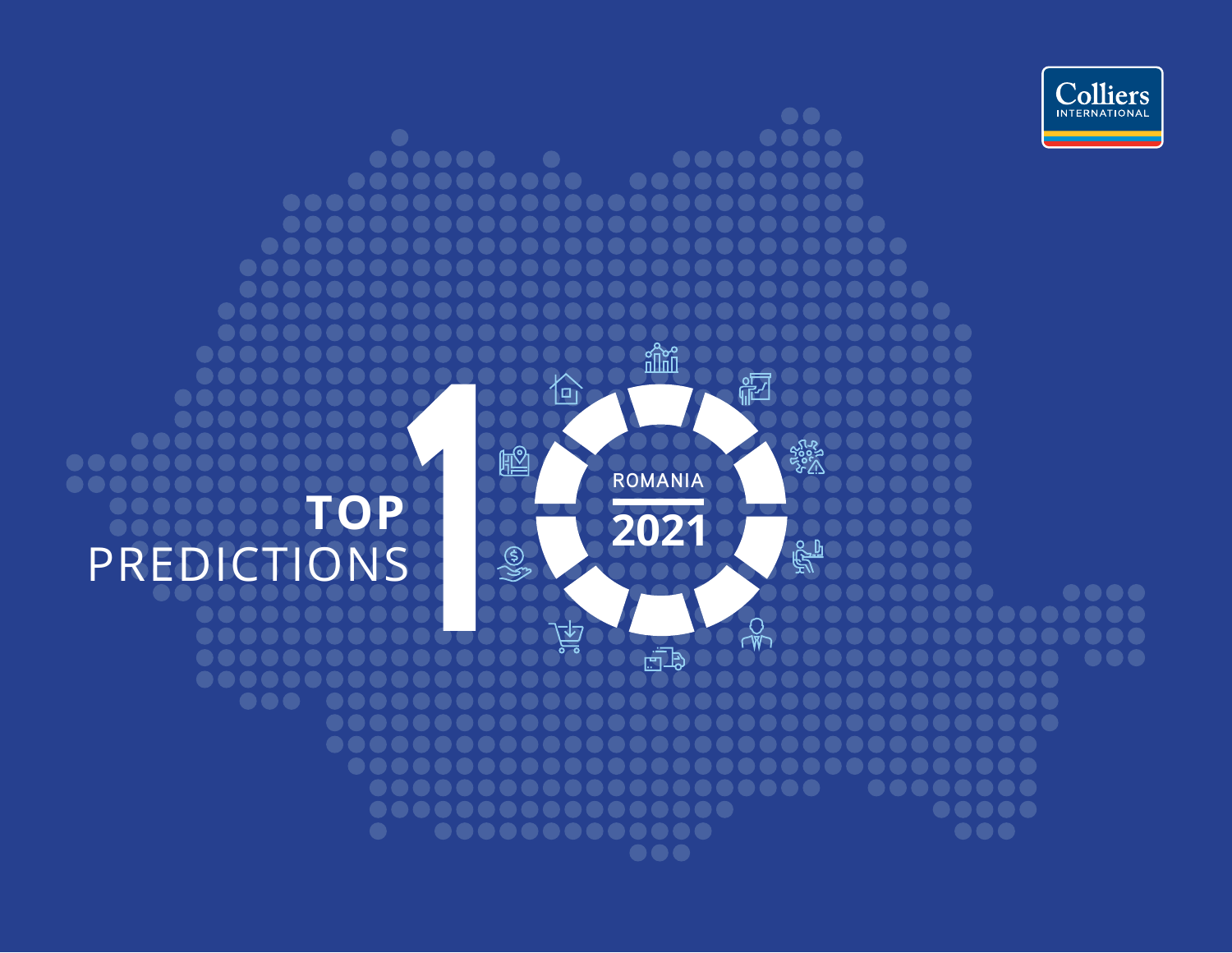

**Our traditional (by now) top 10 predictions face a much more difficult task this year in anticipating what may be, as certainties are few to spare at the beginning of 2021 following one of the rockiest years we have seen in a while. We will try to do our best to remain relevant, but as far as we're concerned, the general atmosphere right now could be summarized in: if it is good, it will be a great year, if it's bad, it may turn out terrible, so lower chances for a mid-ground scenario.**

### **2 Laying the groundwork for future economic breakthroughs**

Romania is nearing a decade and a half as an EU member state and it should have gotten the hang of how to bring in EU money. The new pandemic package from the European Commission and the potential for somewhat improved flexibility from the European authorities suggest that we may start seeing some results soon. Romania could attract as much as EUR 80bn in extra capital in the next years, one third of the country's GDP, which should have a much greater impact than in neighbouring countries if correctly utilized. We will carefully look out for signs of breakthroughs with regards to reforms and changes that could greatly accelerate economic development over the medium-term and we are moderately optimistic with respect to this.

## **3 The pandemic won't be the same, but some things will seem déjà vu**

The emergence of coronavirus vaccines and their deployment in many developed countries as of late 2020/early 2021 means that the economies and particularly impacted sectors (like tourism and entertainment) ought to see the light at the end of the tunnel, particularly in the second half of the year. Reaching a reasonable threshold of immunity be challenging in some countries like Romania, which face a bigger percentage of popular skepticism towards vaccination, but it is still doable. We also expect tourism to become more local and more frequent as things return to normal. Then again, 2021 will seem like a déjà vu from some aspects, as the pandemic will still influence things greatly, for instance, in canceling/delaying certain events, bringing ups and downs to economic activity.



### **1 Uneven, but fairly swift economic recovery**

Romania should recover most of last year's losses in economic activity by end-2021, but the path is still fraught with many uncertainties (like in the vaccines' ability to return everyday life more or less back to normal or if monetary policy will start tightening a bit, with deep ramifications in the global economy). Furthermore, the recovery will be quite uneven. Some economic sectors (e-commerce, construction, certain IT&C subsectors) have not blinked at all during the crisis, some should recover by end-2021 (retail trade and professional services in general), some may take years (if ever) to crawl back to a decent activity level (aviation, automotive or tourism). We look for GDP growth in the 4% region in 2021 after a decrease of c.5% last year.

#### **4 Remote work to become a new normal**

One of the biggest changes to come out of the COVID-19 pandemic, with deep ramifications for various real estate sectors, is the rise of remote work for wide categories of employees. It may be tempting to jump on a bandwagon prophesying something like the end of offices or of big cities as people move to suburbs, but when the dust will have settled, the overall context may end up not that dramatically different. Yes, remote work will become a permanent fixture, but we believe that companies will also want to bring their employees at least 3 days a week in the office in order to foster teamwork and corporate culture. A more significant return to offices of employees is expected around the middle of 2021, with buildings located in residential areas at the forefront, benefiting from a reduced commuting time.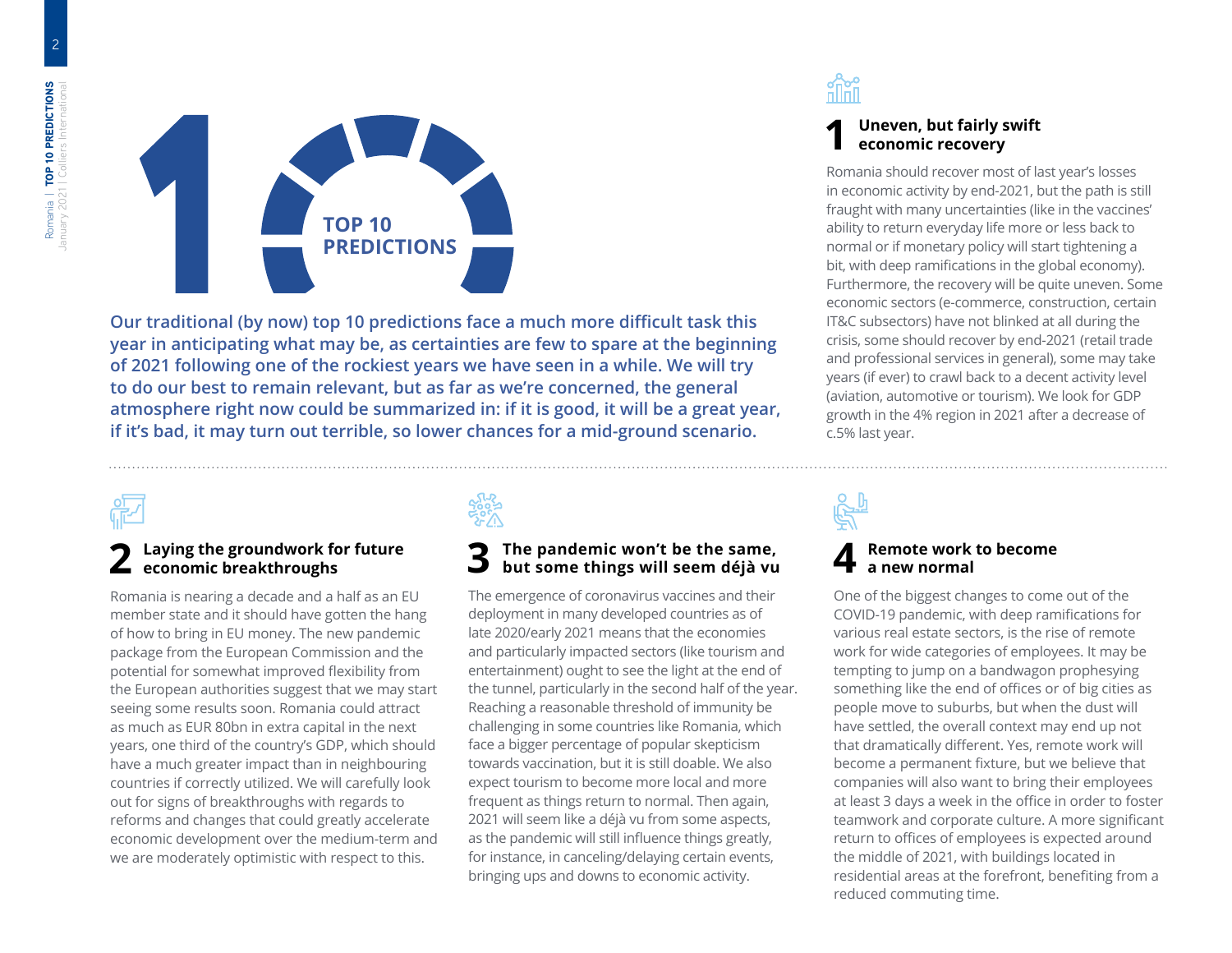### **5 Office tenants reign supreme**

A robust office delivery calendar is in store, with around 260,000 sqm of modern offices due to be delivered in Bucharest. With a rapidly rising secondary market of sublease alternatives (low range estimates place it at over 2% of current stock at present) and a vacancy rate in excess of 10%, tenants reign supreme. Consequently, it may be a good time for tenants to lock in more favourable leasing terms over the longer run, as we expect that office market conditions should return to neutral in the first half of this decade. As for 2021, things may look worse for landlords before they look better (vacancy set to increase sharply, to c.15-16%, with risks skewed to the upside), though in line with recent trends, good modern buildings are still set to outperform.

## **6 The I&L boom is far from over**

The industrial and logistics market did not blink as the pandemic hit the global economy in 2020, ending its strongest year in history for Romania. 2021 should be no different as recent trends supportive for the development of warehouses remain in place: the rise of e-commerce in a competitive landscape, the need to cater to a rapid expansion of modern retail schemes nationwide, the need to replace the old and uncompetitive stock (including from a safety standpoint). There is also some potential for business amid Brexit and the overhauling of relations between the EU/US and China, but this theme would become viable rather over the medium term. A good pace in infrastructure development (including Bucharest's external ring road) would unlock new markets/locations.

### **8 Investment deals to dip, but market not soft at all**

2020 did not turn out to be a bad year at all; in fact, strictly from a volume perspective, it was one of the better years this past decade, but there is a lot of inertia at play as a new investment deal may take years to be completed. So, 2021 investment market may see a dip in activity from around EUR900mn to around EUR500-600mn. Some buyers may remain on the sidelines amid a lack of clarity about future revenues (particularly regarding better positioned assets in sectors like offices and hotels); on the flipside, we should see much more in terms of distressed assets or properties with a value add angle, which may offer a more attractive proposition for buyers.

### **9 Diverse opportunities in the land market**

Given the considerable number of deals initiated in the recent period (including in 2020), the land market looks set for a good year. Retail (including big box operators) and residential developers will remain the driving force. Demand for land plots for offices and hotels will remain soft and we would not expect things to change too much given elevated uncertainties with regards to the leasing/revenue side. More clarity the latter could help unlock some deals frozen at the start of the pandemic. Pricewise, we expect to see a small downward adjustment on average, which is normal given that there is a lag between economic developments and the real estate scene, though some segments/areas may escape altogether a negative price change.

## **7 Retail under pressure, but there are silver linings**

Retail sales have seen a fast V-shaped recovery, but not everybody benefited from this. The growth in e-sales greatly outperformed that of traditional brick-and-mortar stores through 2020 and this trend should hold in the new year. That said, we believe that some retail schemes ought to still do good post-pandemic: the large dominant shopping centers (as these remain major destinations), small proximity schemes and retail parks in towns which have limited modern retail coverage. Rents and vacancy should remain under pressure through 2021 and may not recover until 2022 or even 2023. That said, Romania's higher profitability for retailers and the low stock of leasable modern retail spaces per capita should insulate the market from any major negative news and lead to a good subsequent recovery of losses.

# $\Box$

## **10 Breather year for residential**

One of the bigger surprises of 2020 was the fact that despite the adverse economic reality, the residential market still saw strong demand and modest price gains (on average). This was due to the labour market remaining quite robust, but things look a bit different for 2021. Barring any second-round aftershocks from the pandemic, wage growth has ground to a halt in the private sector and it may take some time to start rising again, while civil servant wages are frozen amid fiscal consolidation. Hence, 2021 should be a bit softer than 2020 for the local residential market. Otherwise, the dynamic cities from an economic standpoint and their outskirts remain attractive in the longer run given Romania's overcrowding problem.